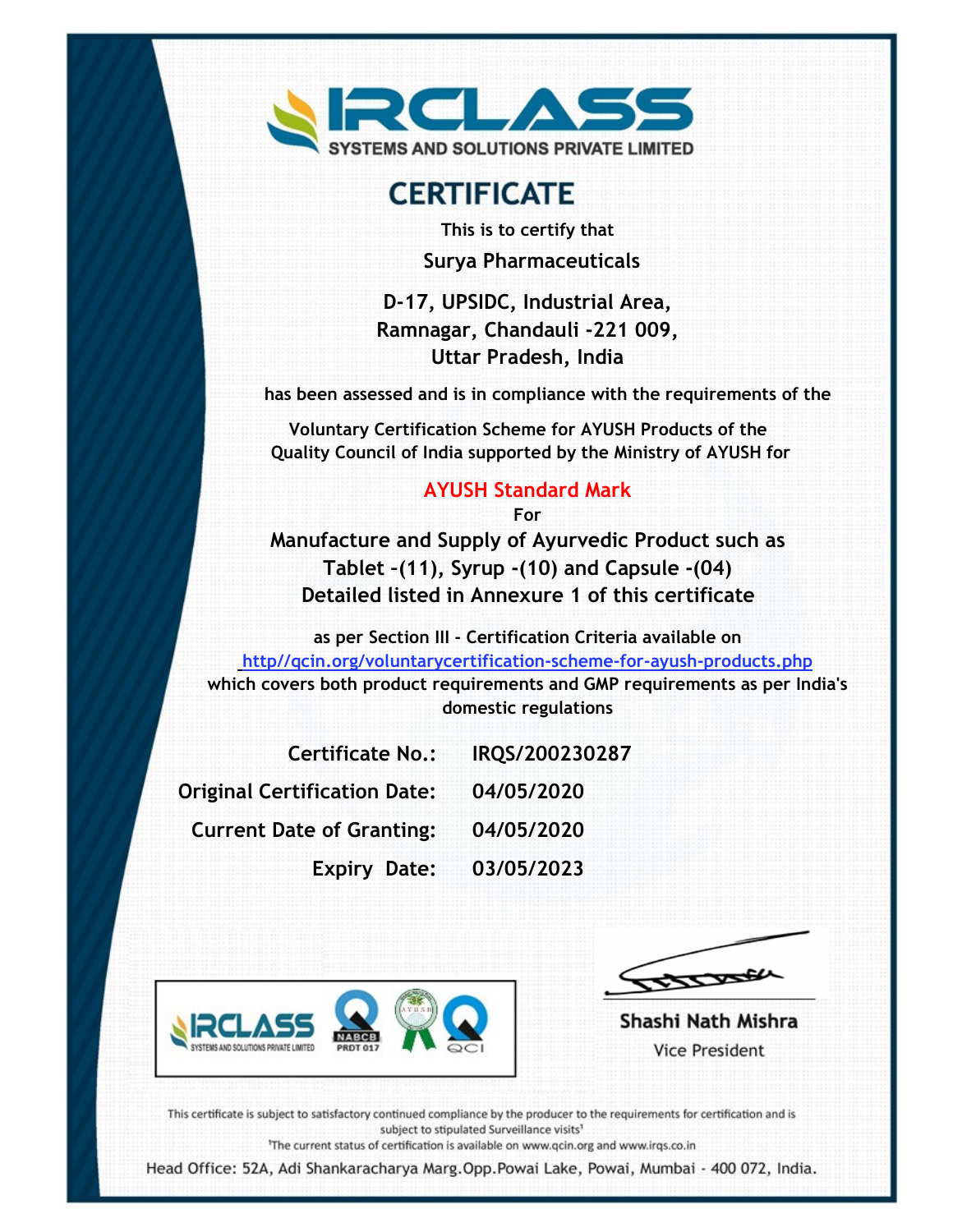

## Annexure 1: (Page 1 of 3) Annexure to Certificate No. IRQS/200230287 List of Ayurvedic Product for Ayush Standard Mark Certification

| Sr. No | <b>Dosage: Tablet</b>        |
|--------|------------------------------|
| 1.     | <b>Atherocid Tablet</b>      |
| 2.     | <b>Bailokurchin Tablet</b>   |
| 3.     | <b>Brainomed Tablet</b>      |
| 4.     | <b>Diabetomed Tablet</b>     |
| 5.     | <b>Femitab Tablet</b>        |
| 6.     | <b>Hepatomed Plus Tablet</b> |
| 7.     | <b>Laxomed Tablet</b>        |
| 8.     | <b>Lipidomed Yw Tablet</b>   |
| 9.     | <b>Nephromed Tablet</b>      |
| 10.    | <b>Ulceromed Tablet</b>      |
| 11.    | <b>Wormicid Tablet</b>       |

IBBOOK

Shashi Nath Mishra **Vice President**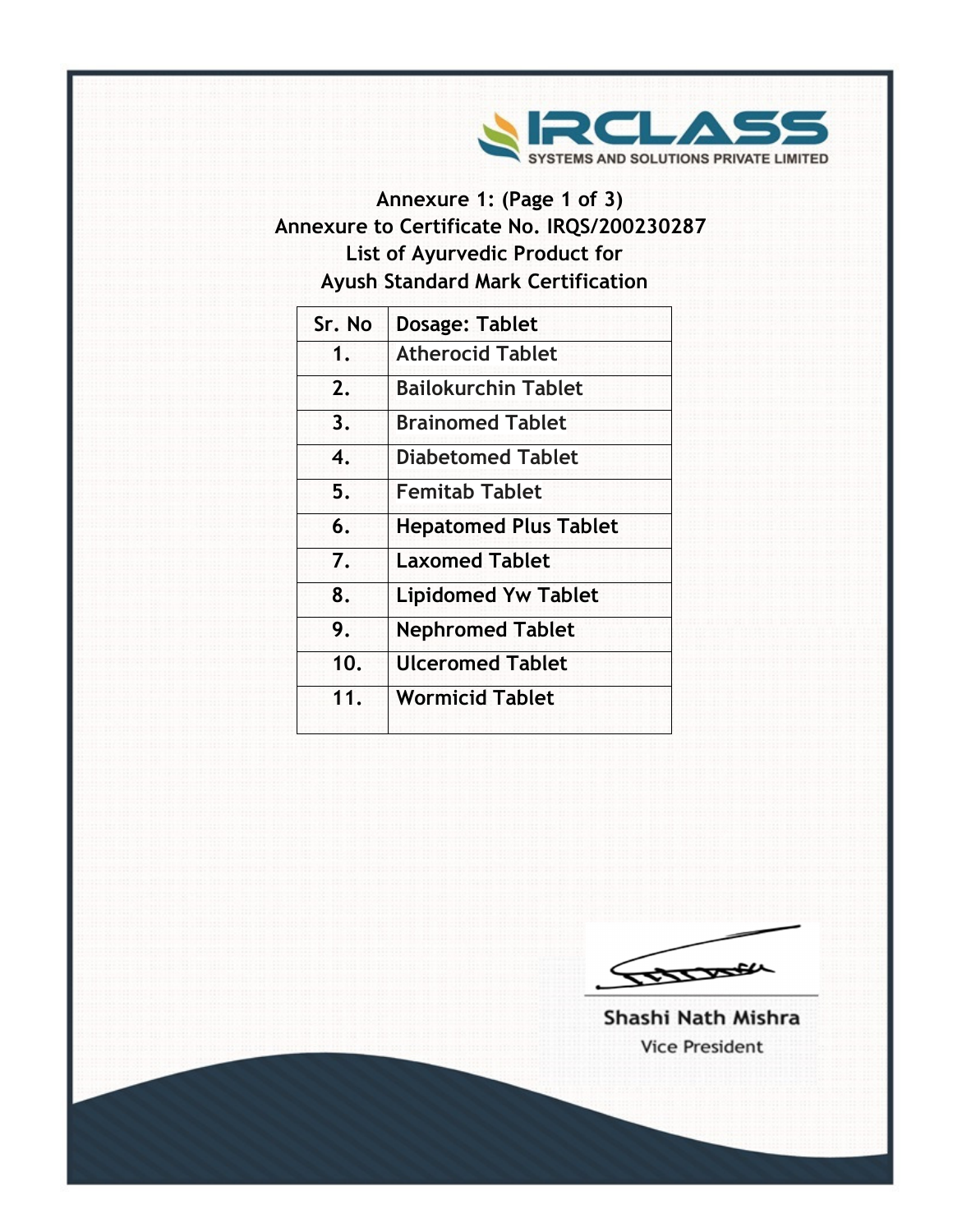

## Annexure 1: (Page 2 of 3) Annexure to Certificate No. IRQS/200230287 List of Ayurvedic Product for Ayush Standard Mark Certification

| Sr. No | Dosage: Syrup               |
|--------|-----------------------------|
| 1.     | <b>Babysol Syrup</b>        |
| 2.     | <b>Brainomed Syrup</b>      |
| 3.     | <b>Bronco-T Syrup</b>       |
| 4.     | <b>Femisol Syrup</b>        |
| 5.     | <b>Hepatomed Plus Syrup</b> |
| 6.     | Kutaj Bilwa Panak Syrup     |
| 7.     | <b>Nephromed Syrup</b>      |
| 8.     | <b>Tonomed Syrup</b>        |
| 9.     | <b>Ulceromed Syrup</b>      |
| 10.    | <b>Wormicid Syrup</b>       |
|        |                             |



Shashi Nath Mishra **Vice President**